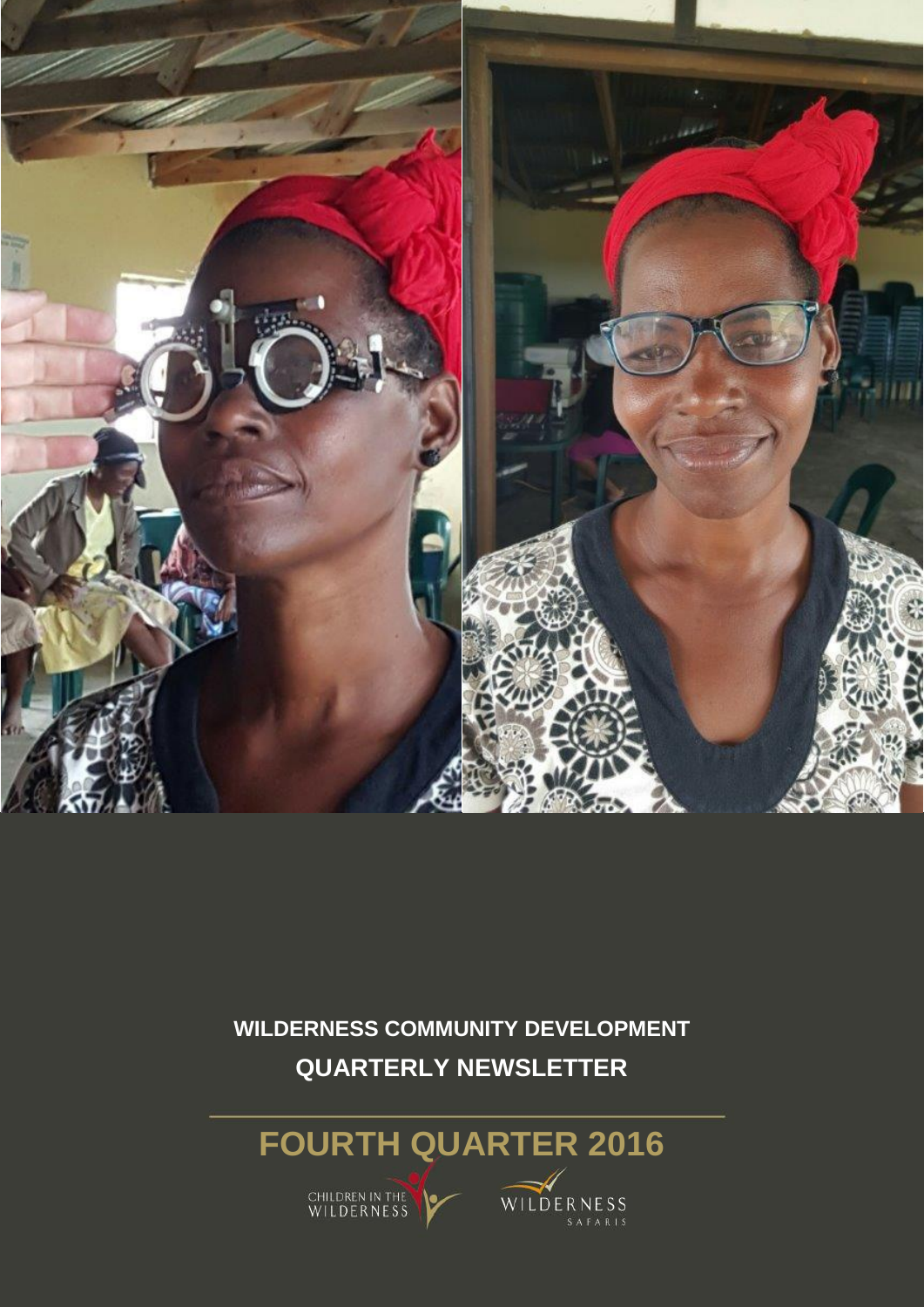



## **INTRODUCTION**

The last three months of 2016 proved to be some of our busiest, with most regions holding their annual Children in the Wilderness camps, in between Eco-Club activities, community development projects, training and many other exciting initiatives.

We held our second annual Tri-Nations Camp at Tshugulu Lodge in Mapungubwe National Park in South Africa. This brought together children from Botswana, South Africa and Zimbabwe, for four days of learning and fun. The aim of the Tri-Nations camp is part of an agreement to give back to the communities through which the Nedbank Tour de Tuli (CITW fundraising event) cycle ride traverses.

It was also during this final quarter, that our beautiful Children in the Wilderness video was shot in Botswana. The video can be viewed on our website here: [http://www.childreninthewilderness.com/about-us/what-is-children-in-the](http://www.childreninthewilderness.com/about-us/what-is-children-in-the-wilderness/)[wilderness/](http://www.childreninthewilderness.com/about-us/what-is-children-in-the-wilderness/) (a heads up - you might need to keep your Kleenex handy for this). We are exceptionally proud of this wonderful showcase of Children in the Wilderness.

In March 2017, the second edition of our Eco-Stars Magazine will be coming out. The Eco-Stars magazine is packed full of information on some of our partners, as well as information on our main fundraising event - the Nedbank Tour de Tuli. We take a look at our Eco-Mentors, Eco-Club members and plenty of other inspiring stories from Children in the Wilderness.



Thank you to all our donors, staff, partners and volunteers who ensure that our programme continues to grow reaching more children, more often and more positively. Please don't forget to like Children in the Wilderness on Facebook: https://www.facebook.com/Childreninthewilderness?fref=ts for regular updates and heart-warming stories.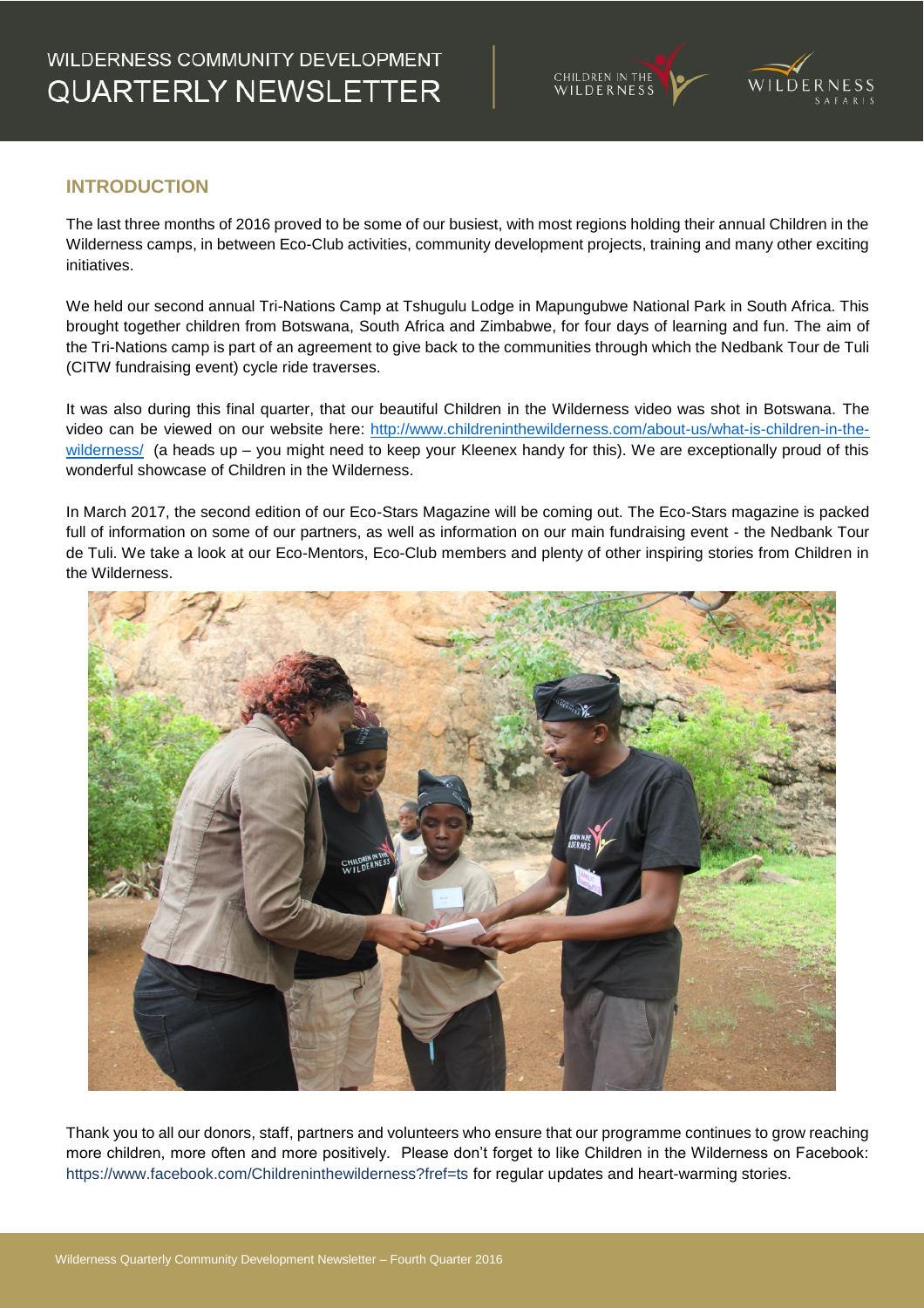## WILDERNESS COMMUNITY DEVELOPMENT **QUARTERLY NEWSLETTER**

children in the<br>WILDERNESS

# **SOUTH AFRICA**

#### **Blankets for Mandela**

On 18th July 2016 Wilderness Safari's Staff took part in the "Blankets for Mandela" campaign to commemorate the life of the legendary Nelson Mandela.

Over 250 squares were knitted and then crocheted into 8 beautiful blankets. The production of soft toys was commissioned and funded by Barbara Warrilow fromTucson Arizona, so we extend a big thank you to her. These, together with other goodies and soft toys, were handed over by the CITW team and three Wilderness Safaris staff members, to the Dzulani orphanage home in Vosloorus, south of Johannesburg on the 20th December. A special thank you goes to Michelle Puddu who donated 4 extra blankets and who also led the crocheting project.



### **The Gift of Sight – Partnership between Rocktail Camp and Flying for Life**

"*It's so colourful*!" Those were Mr Mphika Nlonzi's words to Rocktail Camp, when he tried on his first pair of glasses and looked around the rolling hills of his Local Community, KwaMpukane.

On Saturday 3<sup>rd</sup> December 2016, two Optometrists from Nelspruit, Wim Lottering and Bonita, Paul and Kathy Middleton from Mercy Air, flew into Rocktail with all the necessary equipment and glasses to see 200 people.

On arrival at the community hall there were already about 60 people waiting, people who, like Mr Nhlonzi, never knew what it is like to see clearly, or to be able to read clearly.

One by one, everyone was seen by the optometrists, getting their eyes checked, issuing glasses and giving advice and information.

Even one of the Rocktail Camp staff members, Thanda, received a pair of reading glasses.

At the end of a very successful and emotional day, nearly 100 people had been seen, including Rocktail Camp staff members, and children. Nearly 80 pairs of glasses were handed out.